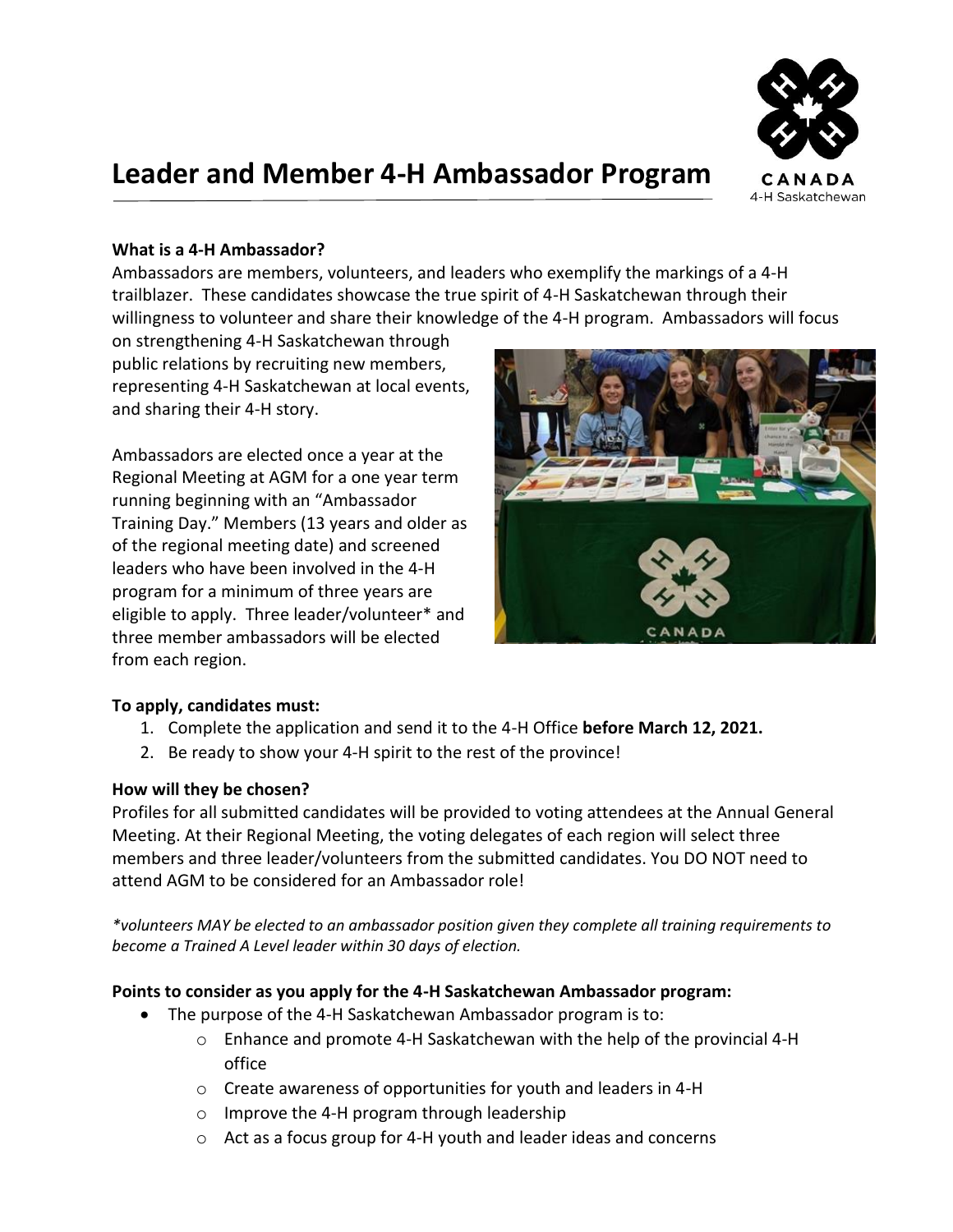- Ambassadors will gain:
	- o Leadership opportunities and skills
	- o Teamwork successes
	- o Personal confidence
	- o Training in facilitation, team building, recruitment, etc.
- Ambassadors must:
	- o **Attend ONE training session (either online or in person)**
	- o Have been a leader or member for at least complete three years
	- $\circ$  Participate in approved activities throughout the year. These activities may include district or regional level activities that promote and support the 4-H program, provincial 4-H programs, Ag awareness events, registration nights, exhibition booths, activity days, etc.
- Ambassador duties may include:
	- o Attending non-4-H events to promote 4-H at schools, community registration days, and other community activities
	- $\circ$  Assisting with 4-H booths at community events to help increase the visibility of 4-H Saskatchewan
	- o Organizing a community event for youth in conjunction with other youth organizations to raise the image of youth and provide a means of community support and development
	- o Educating people about 4-H and help increase awareness of 4-H by making school presentations
	- o Working with the provincial 4-H office to help promote provincial and regional events and learning key 4-H messaging to share with non-4-H audiences
	- o Writing articles about 4-H events for publication in local or regional publications
- Ambassadors are NOT expected to:
	- o attend provincial board meetings
	- o carry in depth knowledge of 4-H policies
	- o help plan programs
	- o run workshops
	- o help with conflict management
- Ambassadors are encouraged, but NOT expected, to attend provincial 4-H programs (Ski Day, Science Day, Leaderama and/or AGM).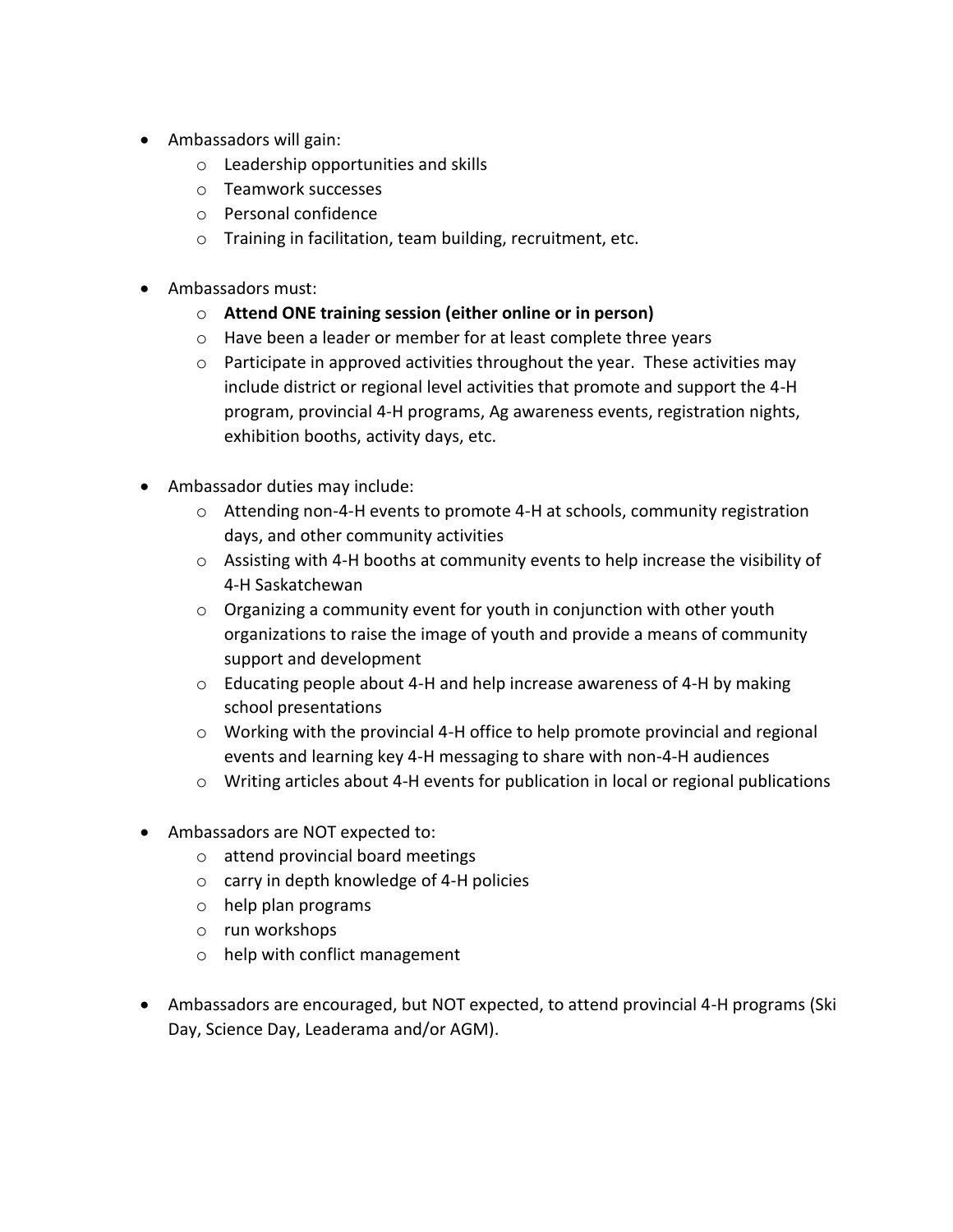# **4-H Ambassador Program Nomination Consent Form**



## **Please Print or Type**

*\* Nominee must be a registered leader or member in good standing with the Saskatchewan 4-H Council. Volunteers may be elected to an ambassador position given they complete all training requirements to become a Trained A Level leader within 30 days of election.* 

| Name          |                                                                                                                                                                                                                                             |
|---------------|---------------------------------------------------------------------------------------------------------------------------------------------------------------------------------------------------------------------------------------------|
| Club          | District                                                                                                                                                                                                                                    |
| I am a        | Leader/Volunteer<br>Member                                                                                                                                                                                                                  |
| From the      | North West Region<br>South West Region                                                                                                                                                                                                      |
|               | North East Region<br>South East Region                                                                                                                                                                                                      |
|               | <b>Nominee Consent</b>                                                                                                                                                                                                                      |
|               | , agree to let my name<br>stand for the position checked below. I have reviewed the <b>Ambassador Job Description</b> , and<br>understand that it is a commitment of at least one year.<br>Leader/Volunteer Ambassador<br>Member Ambassador |
| Signature     | Date                                                                                                                                                                                                                                        |
|               | <b>Parental Consent and Commitment</b>                                                                                                                                                                                                      |
| H Ambassador. | All applicants under the age of 18 must have this form signed by a legal guardian in order to be considered for a position as a 4-                                                                                                          |
|               | , confirm that I am the legal                                                                                                                                                                                                               |
|               | guardian of the member named on this form. My child has my consent and support to stand for                                                                                                                                                 |
|               | a position as a 4-H Ambassador. I have reviewed the <b>Ambassador Job Description</b> , and                                                                                                                                                 |
|               | understand that it is a commitment of at least one year. I commit to ensure that they can fulfil                                                                                                                                            |
|               | their duties as a 4-H Ambassador, which could include transporting them to/from 4-H activities.                                                                                                                                             |
| Signature     | Date                                                                                                                                                                                                                                        |
|               |                                                                                                                                                                                                                                             |

 Return Form to: 4-H Saskatchewan Ambassador Program **Mail:** 3830 Thatcher Avenue, Saskatoon, SK. S7R 1A5 **Email:** [manager@4-h.sk.ca](mailto:manager@4-h.sk.ca) **Fax:** 306-933-7730